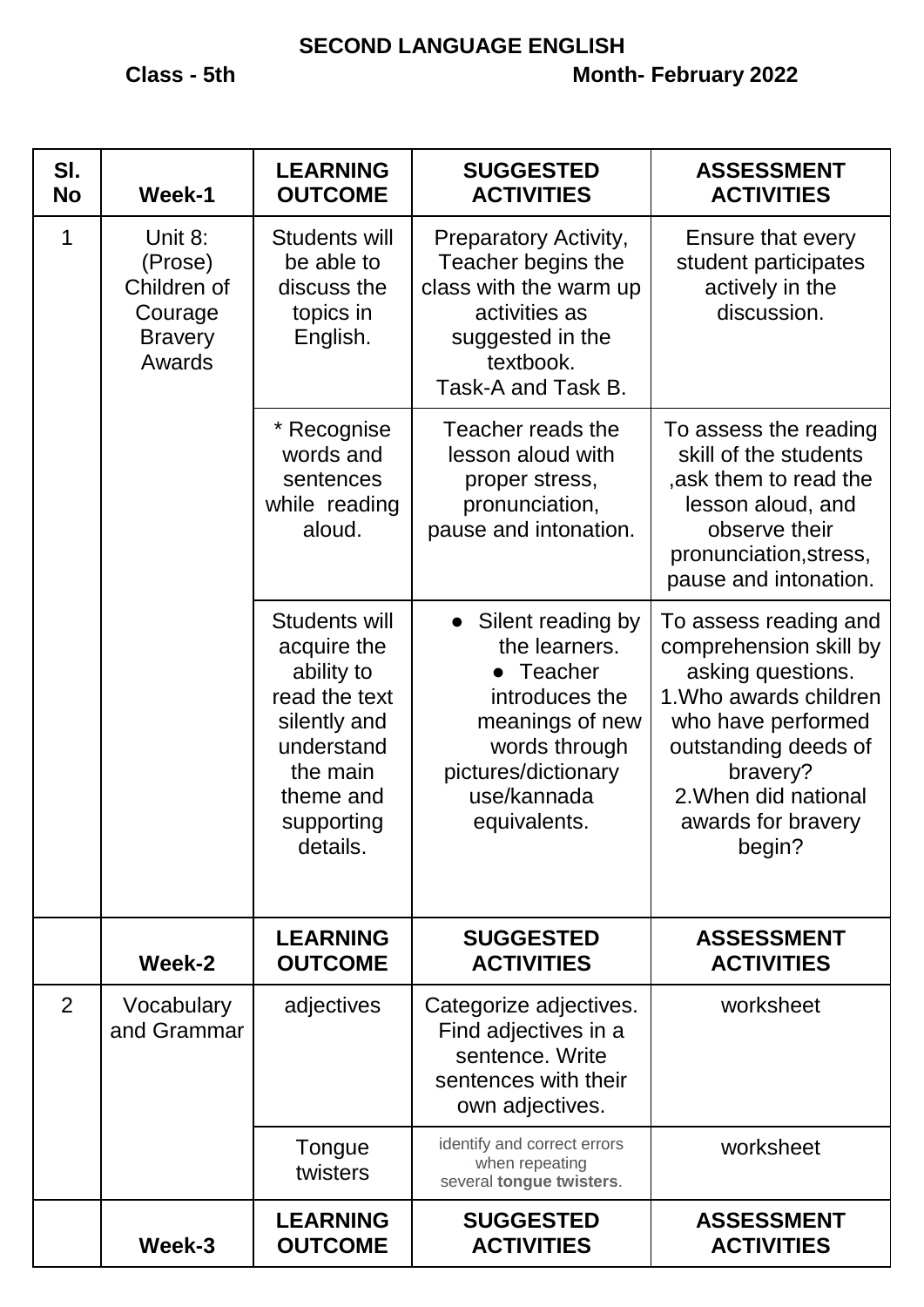| 3 | Unit 8:<br>(Poem) My<br>Land | Learn<br>describing<br>words         | Read short poems or<br>paragraphs and note<br>down the describing<br>words | Write describing words<br>to the given nouns |
|---|------------------------------|--------------------------------------|----------------------------------------------------------------------------|----------------------------------------------|
|   | Week-4                       | <b>LEARNING</b><br><b>OUTCOME</b>    | <b>SUGGESTED</b><br><b>ACTIVITIES</b>                                      | <b>ASSESSMENT</b><br><b>ACTIVITIES</b>       |
|   | Vocabulary<br>and Grammar    | To understand<br>more about<br>nouns | Identify nouns from the<br>given paragraph                                 | Write nouns in the<br>appropriate boxes      |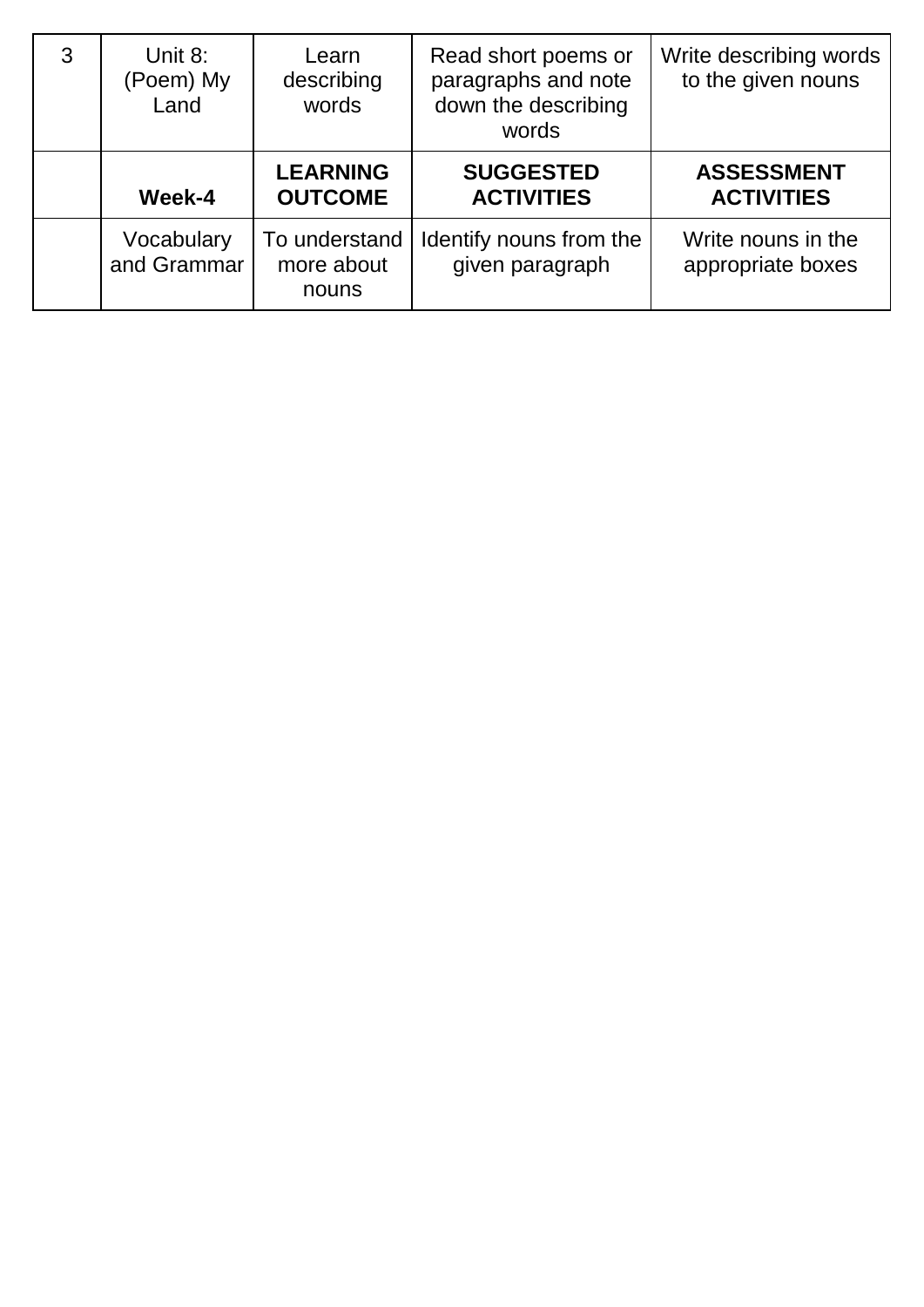## **Work sheet 1**

1)Write a describing word for the given nouns a)girl b)building c)elephant d)baby e)mango

Work sheet 2 Write the nouns in the correct column

\_\_\_\_\_\_\_\_\_\_\_\_\_\_\_\_\_

| Person Place Thing |  |
|--------------------|--|
|                    |  |
|                    |  |
|                    |  |

girl book dad mall shoe mother store school dog chair park boy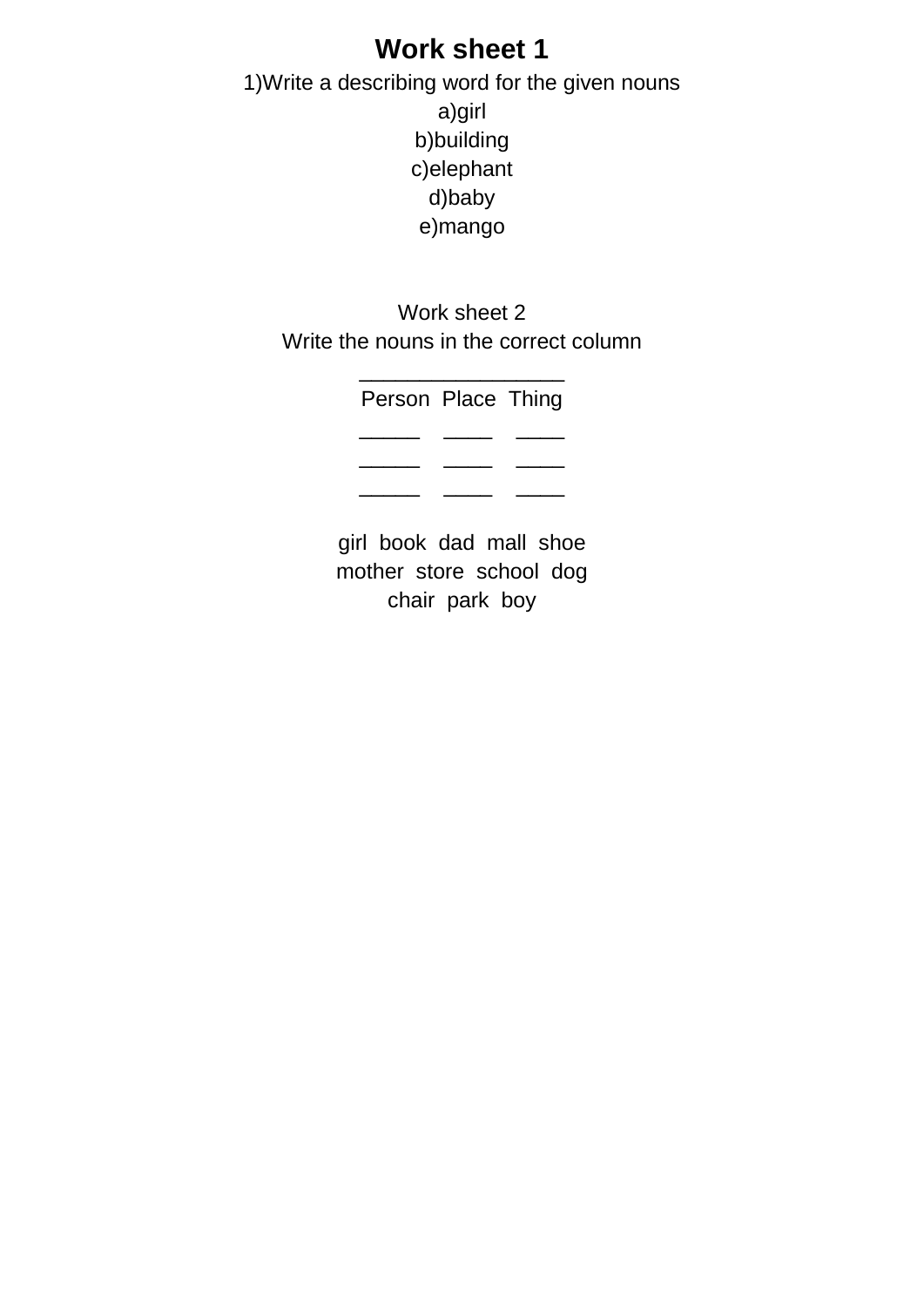

Underline the adjectives in the sentences below.

- 1. A rabbit has long ears.
- 2. Cheetah is a fast runner.
- 3. A spider has eight legs.
- 4. My cat has short tail.
- 5. Bitter gourds taste bitter.
- 6. A black pencil is on the table.
- 7. The fox is a clever animal.
- 8. Rita is beautiful.
- 9. He is an honest boy.
- 10. Diya is a nice girl.
- 11. Those bags are heavy.
- 12. Our teacher is patient and kind.